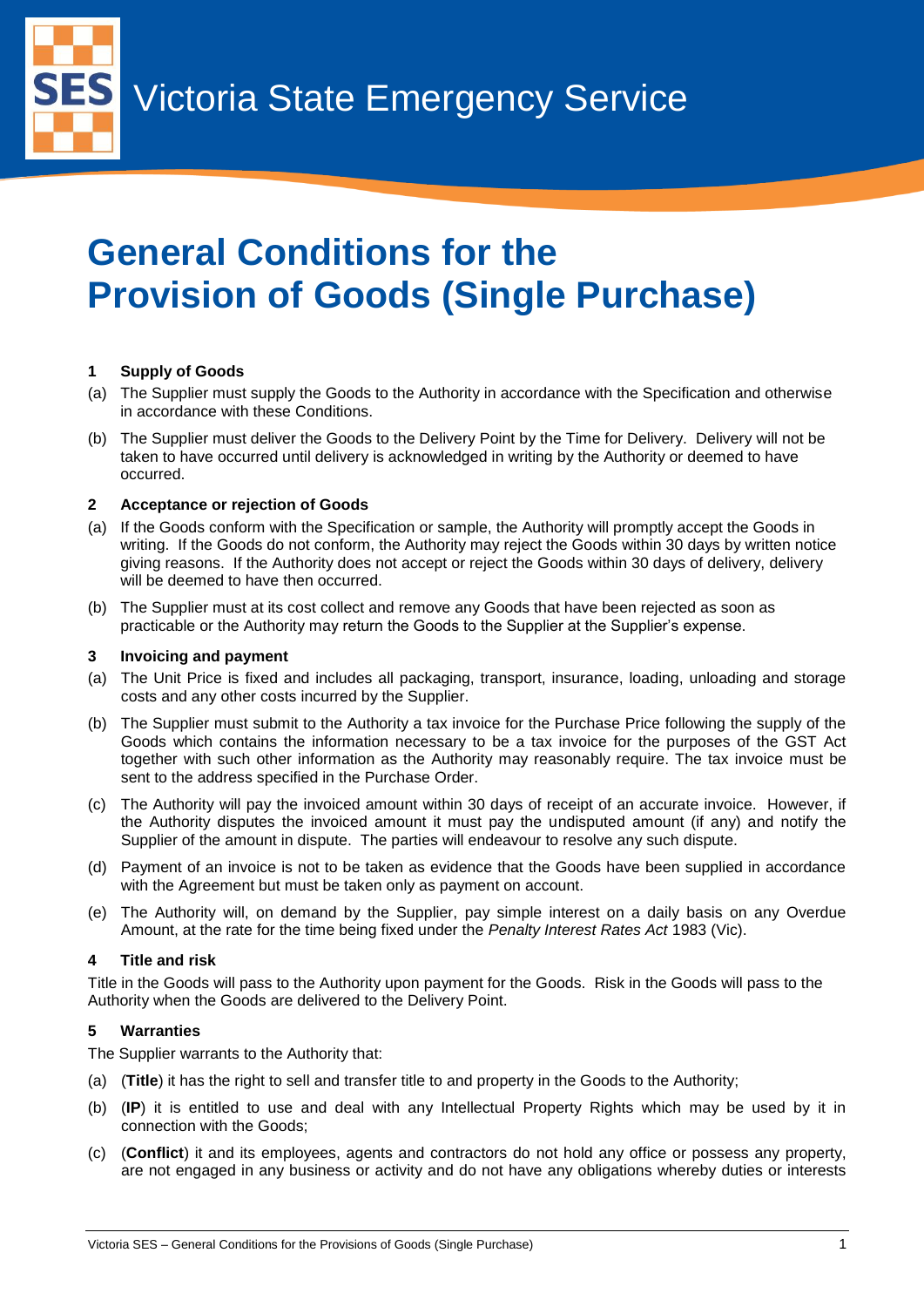are or might be created in conflict with or might appear to be created in conflict with its obligations under the Agreement; and

# (d) (**Goods**) the Goods:

- (i) are new and fit for the purpose stated in the Specification (or, if no purpose is stated, the purpose for which the Goods would ordinarily be used);
- (ii) conform in all respects with the Specification;
- (iii) are free from defects (including defects in installation); and
- (iv)are of merchantable quality and comply with all Laws.

Further, the Supplier must obtain, where provided for in the Specification, for the Authority the benefit of any manufacturer's warranties.

# **6 Liability**

The Supplier must indemnify the Authority and each of its employees and agents against any loss, damage, claim, action or expense (including legal expense) which any of them suffers as a direct result of any failure to deliver the Goods in accordance with the Agreement or any other breach of the Agreement.

## **7 Intellectual Property Rights**

The Supplier grants to the Authority a non-exclusive, perpetual, royalty-free licence to use any Intellectual Property Rights in relation to any Goods supplied to the extent necessary to allow the Authority the full use and enjoyment of those Goods and the Supplier must, upon request by the Authority, do all things as may be necessary (including executing any documents) to give full effect to such rights.

#### **8 Insurance**

- (a) The Supplier must obtain and maintain insurance cover at all relevant times sufficient to cover any loss or costs that may be incurred and for which the Supplier is liable in connection with the supply of the Goods, including product liability insurance to the value of the Purchase Order and, if applicable, public liability insurance. Product liability insurance must match any warranty period or 3 years after acceptance of the Goods, whichever is the greater.
- (b) On request, the Supplier must provide the Authority with evidence of the currency of any insurance it is required to obtain.

# **9 Confidentiality and privacy**

- (a) The Supplier and its employees, agents, directors, partners, shareholders and consultants must not disclose or otherwise make available any Confidential Information to any other person.
- (b) The Supplier hereby consents to the Authority publishing or otherwise making available information in relation to the Supplier (and the supply of the Goods) as may be required:
	- (i) to comply with the Contracts Publishing System;
	- (ii) by the Auditor-General; or
	- (iii) to comply with the *Freedom of Information Act* 1982 (Vic).
- (c) The Supplier acknowledges that it will be bound by the Information Privacy Principles and any applicable Code of Practice with respect to any act done in connection with the supply of the Goods in the same way as the Authority would have been bound had the relevant act been done or engaged in by the Authority.

#### **10 Access**

When entering the premises of the Authority, the Supplier must and must ensure that its employees, agents and sub-contractors use reasonable endeavours to protect people and property, prevent nuisance and act in a safe and lawful manner and comply with the safety standards and policies of the Authority (as notified to the Supplier).

#### **11 Sub-contracting**

(a) The Supplier must not sub-contract to any third person any of its obligations in relation to the supply of the Goods without the prior written consent of the Authority (which may be given or withheld in its absolute discretion).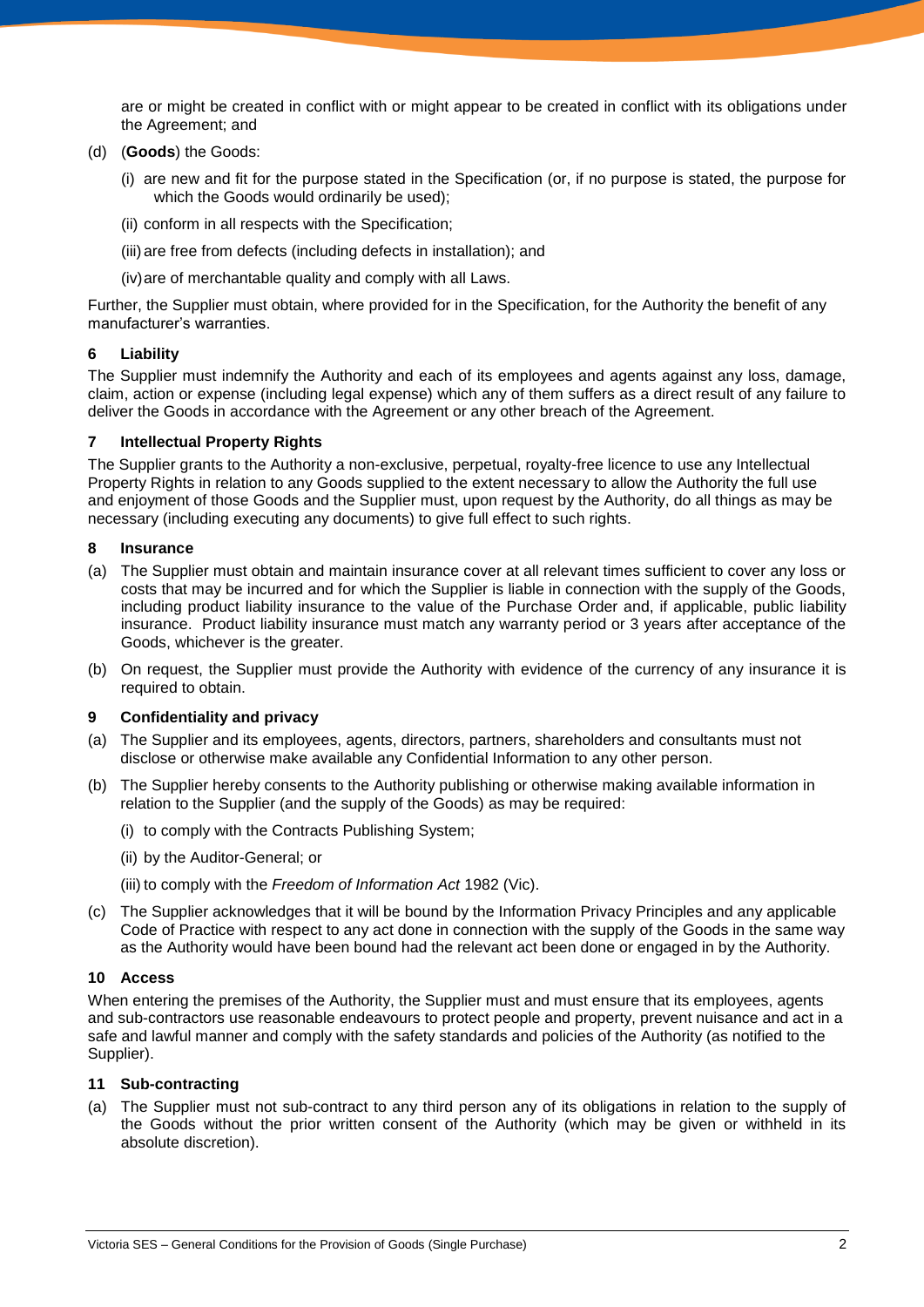(b) The Supplier will not, as a result of any sub-contracting arrangement, be relieved from the performance of any obligation under the Agreement and will be liable for all acts and omissions of a sub-contractor as though they were the actions of the Supplier itself.

## **12 Compliance with Law**

The Supplier must, in the supply of the Goods, comply with all Laws and with the lawful requirements or policy of any governmental agency applicable to the provision of the Goods by the Supplier.

## **13 GST**

- (a) Terms used in this clause have the same meanings given to them in the GST Act.
- (b) Unless otherwise expressly stated, all prices or other sums payable or consideration to be provided under or in accordance with the Agreement are exclusive of GST.
- (c) If GST is imposed on any supply made under or in accordance with these Conditions, the recipient of the taxable supply must pay to the supplier an additional amount equal to the GST payable on or for the taxable supply subject to the recipient receiving a valid tax invoice in respect of the supply at or before the time of payment. Payment of the additional amount will be made at the same time as payment for the taxable supply is required to be made.

## **14 General**

- (a) The Agreement is governed by and is to be construed in accordance with the laws applicable in Victoria. Each party irrevocably and unconditionally submits to the non-exclusive jurisdiction of the courts of Victoria and any courts which have jurisdiction to hear appeals from any of those courts and waives any right to object to any proceedings being brought in those courts.
- (b) Time is of the essence in relation to the supply of the Goods.

## **15 Interpretation**

In these Conditions, unless the context otherwise requires:

**Agreement** means the agreement for the supply of the Goods of which these Conditions and the Purchase Order form part.

**Authority** means the Victoria State Emergency Service. Any reference to the Authority will be read as a reference to the State.

**Code of Practice** means a code of practice as defined in, and approved under, *the Information Privacy Act* 2000 (Vic).

**Conditions** means these General Conditions for the Supply of Goods.

**Confidential Information** means any technical, scientific, commercial, financial or other information of, about or in any way related to, the Authority, including any information designated by the Authority as confidential, which is disclosed, made available, communicated or delivered to the Supplier, but excludes information:

- (a) which is in or which subsequently enters the public domain other than as a result of a breach of these Conditions;
- (b) which the Supplier can demonstrate was in its possession prior to the date of the Agreement;
- (c) which the Supplier can demonstrate was independently developed by the Supplier; or
- (d) which is lawfully obtained by the Supplier from another person entitled to disclose such information.

**Contracts Publishing System** means the policy of the Victorian Government requiring publication of details of contracts entered into by Victorian Government departments, as amended from time to time.

**Delivery Point** means the location or address to which the Goods are to be delivered, as specified in the Purchase Order.

**Goods** means the goods (or any of them) specified in the Purchase Order.

**GST Act** means the *A New Tax System (Goods and Services Tax) Act* 1999 (Cth).

**Information Privacy Principles** means the information privacy principles set out in the Information Privacy Act 2000 (Vic).

**Intellectual Property Rights** includes all present and future copyright and neighbouring rights, all proprietary rights in relation to inventions (including patents), registered and unregistered trademarks, confidential